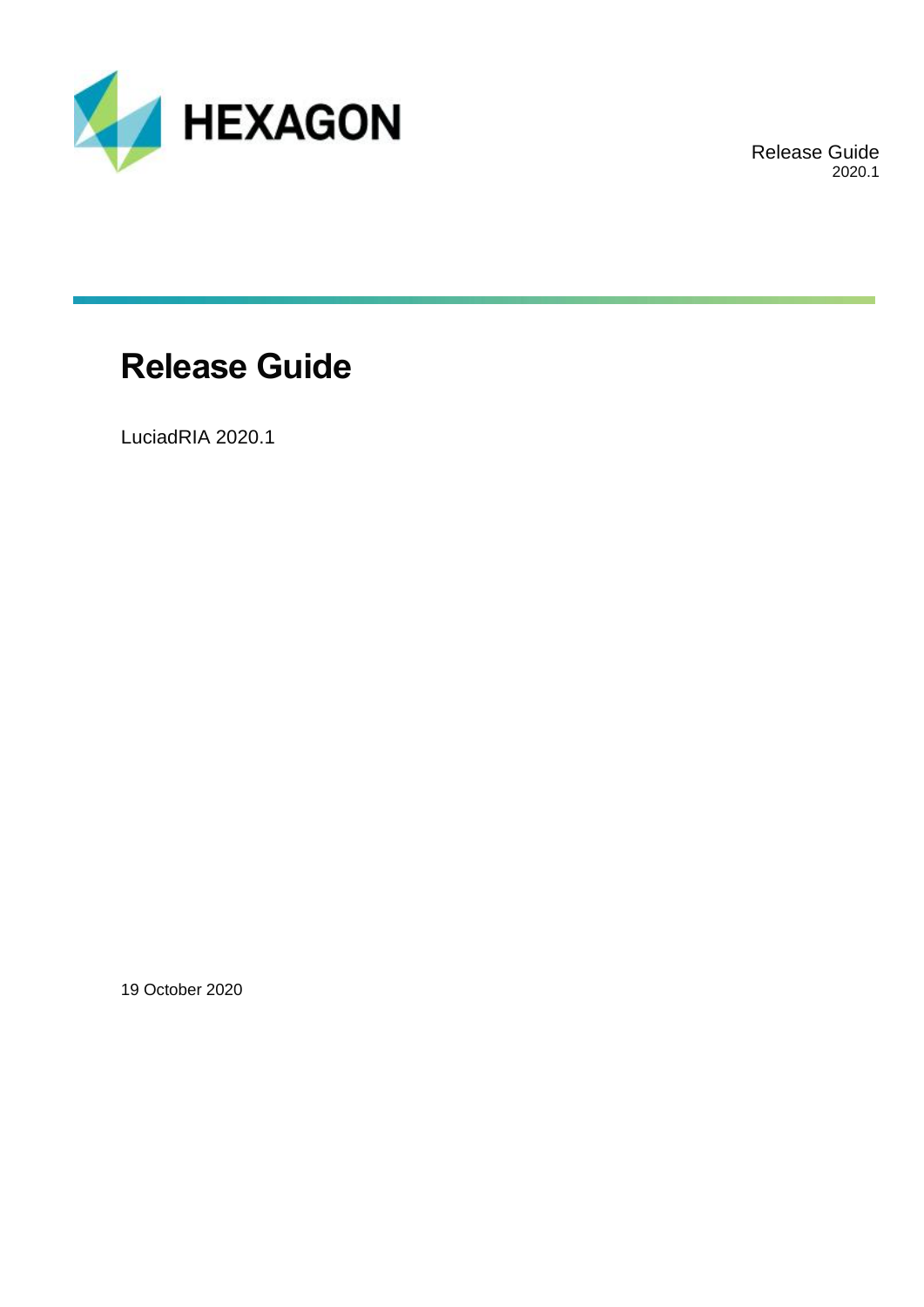

# **Contents**

| Cover More Use Cases with Extra Styling Options and Expressions for 3D Meshes |  |
|-------------------------------------------------------------------------------|--|
|                                                                               |  |
|                                                                               |  |
|                                                                               |  |
|                                                                               |  |
|                                                                               |  |
|                                                                               |  |
|                                                                               |  |
|                                                                               |  |
|                                                                               |  |
|                                                                               |  |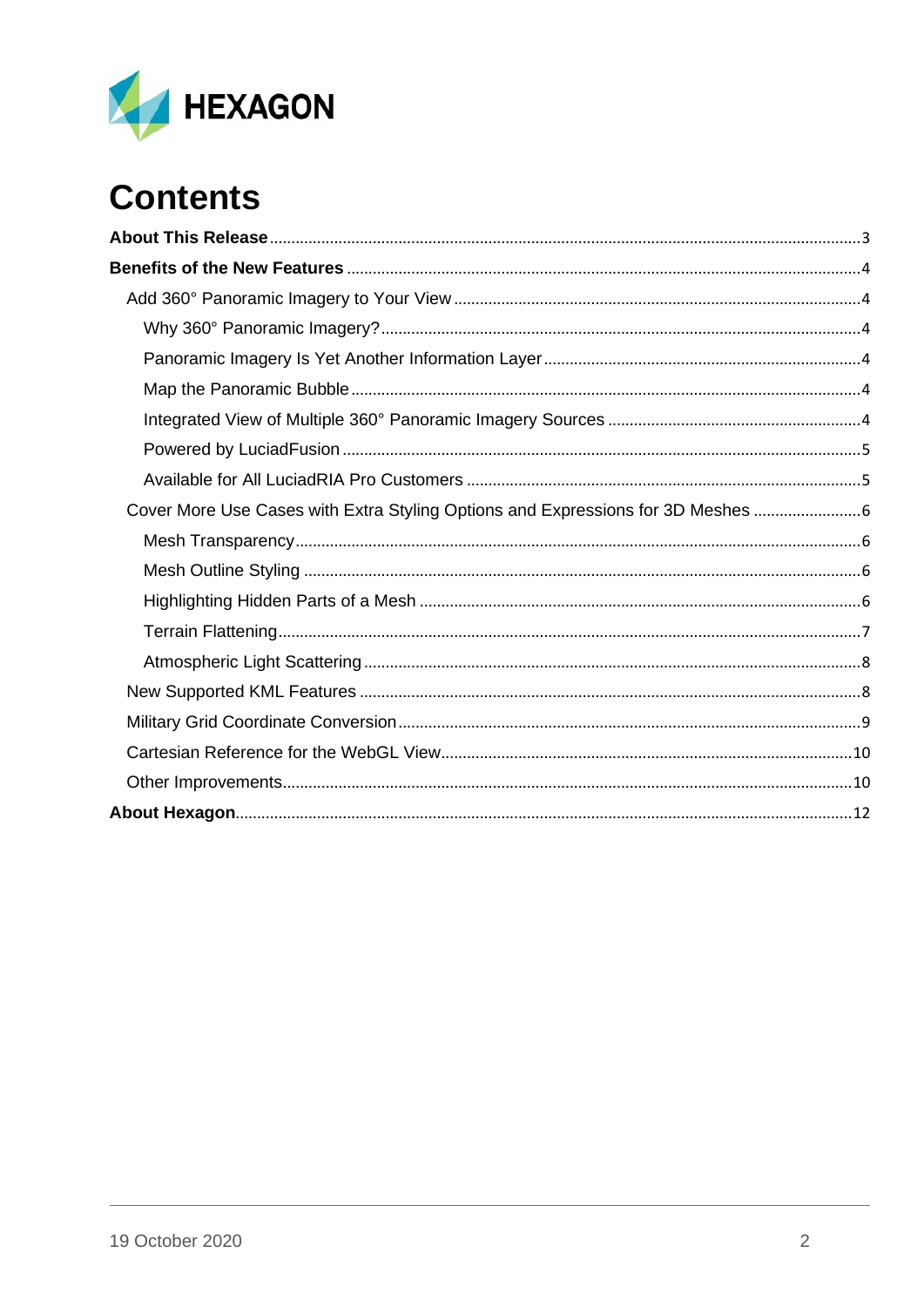

## <span id="page-2-0"></span>**About This Release**

The 2020.1 release of LuciadRIA brings the 3D experience to another level with unique 360° panoramic imagery support. In addition, various highly requested improvements have been added, like additional styling for 3D meshes, military grid coordinate transformations, and a nongeoreferenced WebGL-based view implementation.

| Act                                     |                                                                                                                                                                           |               |
|-----------------------------------------|---------------------------------------------------------------------------------------------------------------------------------------------------------------------------|---------------|
| <b>Desktop/On-board</b>                 | <b>Browser</b>                                                                                                                                                            | <b>Mobile</b> |
| LuciadLightspeed<br>LuciadCPillar<br>LC | LuciadRIA                                                                                                                                                                 | LuciadMobile  |
|                                         | Visualize • Analyze                                                                                                                                                       |               |
| <b>Server</b>                           |                                                                                                                                                                           |               |
| LuciadFusion                            |                                                                                                                                                                           |               |
|                                         | Connect                                                                                                                                                                   |               |
| X                                       | ₩                                                                                                                                                                         |               |
|                                         | Multiple data sources, real-time feeds, sensors, simulations, OGC and other services.<br>With Luciad Portfolio, connect, visualize, and analyze your data on any platform |               |

*Figure 1: The Luciad Product Portfolio.*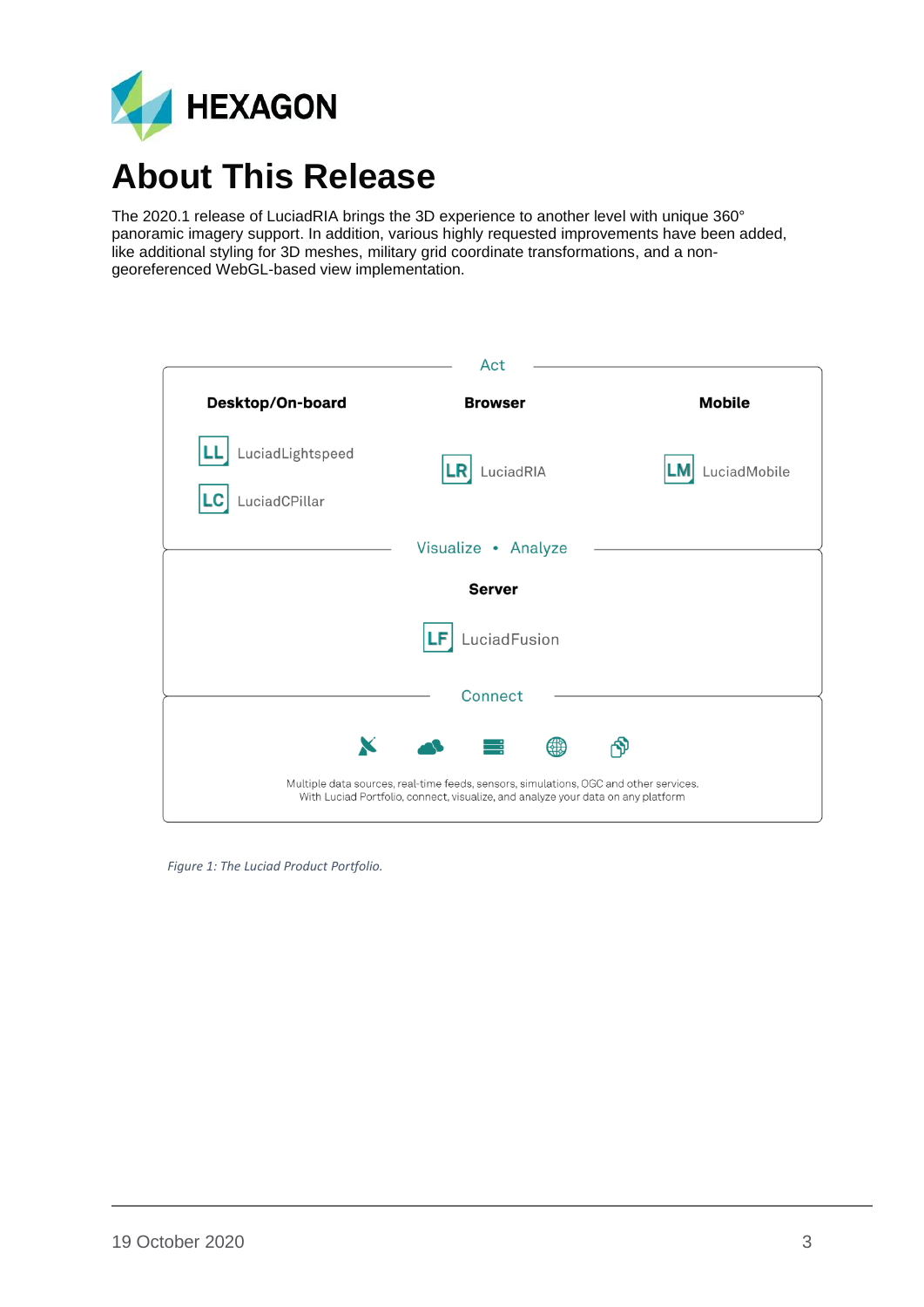

## <span id="page-3-0"></span>**Benefits of the New Features**

<span id="page-3-1"></span>Add 360° Panoramic Imagery to Your View

#### <span id="page-3-2"></span>Why 360° Panoramic Imagery?

If a picture paints a thousand words and a video paints a thousand pictures, what can panoramic imagery achieve?

Looking at regular imagery is like looking at the world through a window and seeing only part of the complete picture.

Panoramic imagery immerses customers and consumers in a way no other medium can. It puts viewers in control of what they want to look at within an image. It allows them to look anywhere — up, down, left, right, or behind.

Local governments, infrastructure, and mining and utility companies benefit from panoramic imagery since it provides complete coverage and detailed information on a site. Panoramic imagery allows remote monitoring of asset conditions and saves time otherwise spent outside investigating. With panoramic imagery, organizations know instantly when and where maintenance is needed. The conditions of roads, railways, and street furniture (e.g. streetlights, billboards, bus stops, power lines) can all be detected from panoramic imagery.

#### <span id="page-3-3"></span>Panoramic Imagery Is Yet Another Information Layer

LuciadRIA 2020.1 brings support for 360° panoramic images. These are brought into the 3D view as another information layer with no plugin or separate view panel. You can fully integrate panoramic images with any other information present in your 3D view.

As a result, you can see buses moving though the street, get status updates of critical infrastructure items, and even combine panoramic imagery with other 3D datasets like terrain elevation, 3D models, and point clouds.

The measurement tool also works off 360° panoramic images.

#### <span id="page-3-4"></span>Map the Panoramic Bubble

When 360° panoramic images are brought into an empty view, they are presented as typical "information bubbles," where you transition from one to the other as you navigate around in an area with multiple 360° captures.

#### But this is just the start.

If you have 3D information for the same area, like 3D terrain, meshes, or point clouds, the LuciadRIA view will automatically apply projective texturing. This means that the 360° panoramic imagery will be glued to the right locations over the other 3D data. At that moment, the 3D immersive experience is optimal. Distance-based blending of information from different 360° captures combined with the projective texturing results in smooth navigation without transition effects and realistic-looking combination of the panoramic imagery with other data layers.

#### <span id="page-3-5"></span>Integrated View of Multiple 360° Panoramic Imagery Sources

LuciadRIA allows bringing in multiple 360° panoramic image sources, either directly or served by LuciadFusion. Information from different capturing devices and scans can be combined; for example, data from multiple missions with a car-mounted scanner and a train-mounted scanner can be visualized together.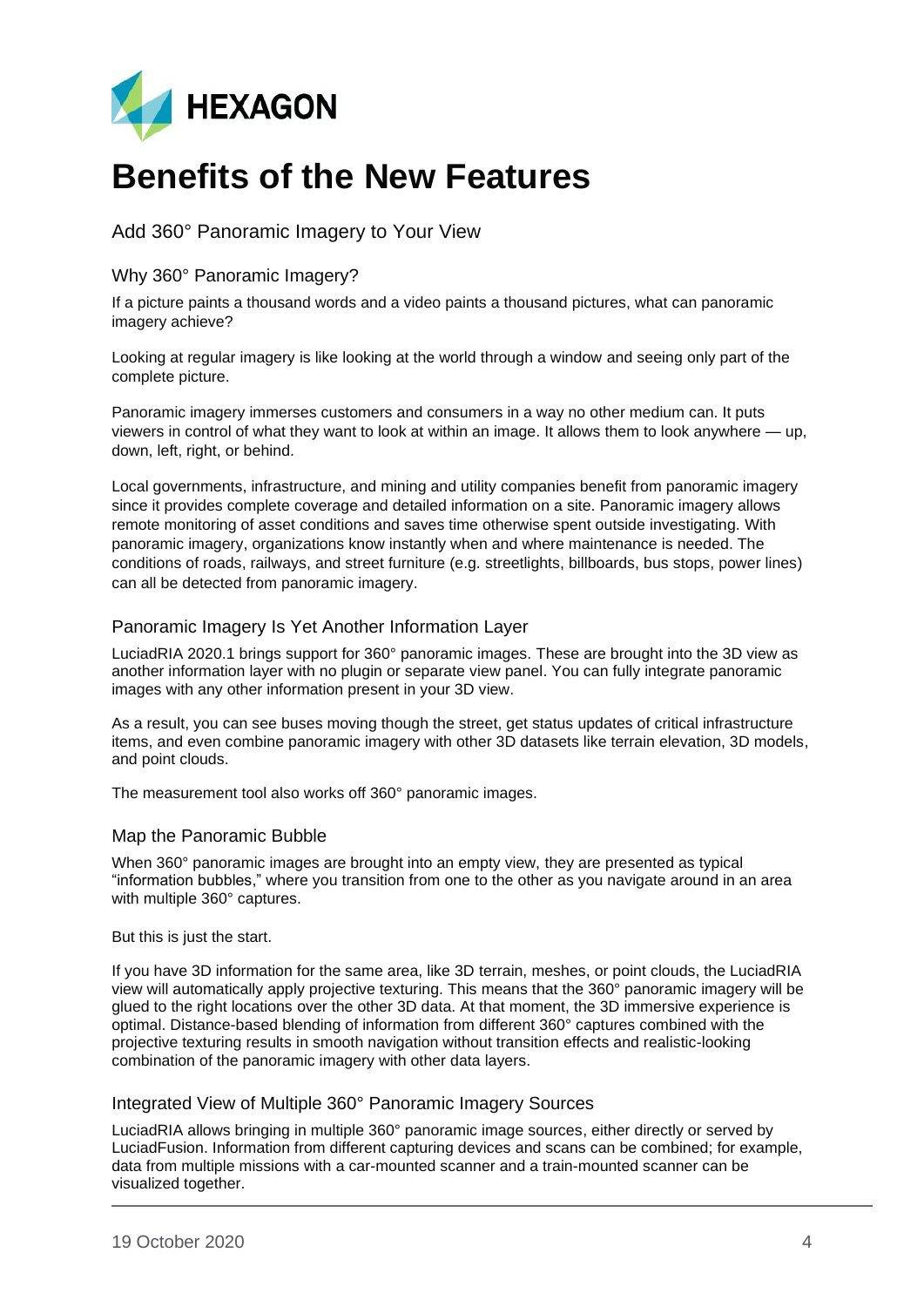

### <span id="page-4-0"></span>Powered by LuciadFusion

LuciadFusion now also supports 360° panoramic imagery. Using LuciadFusion Studio, panoramic imagery in the formats E57 (ASTM E57 3D file format) and Leica Pegasus are automatically recognized and discovered via the LuciadFusion crawling capability. After data is discovered, it can be added to data products and prepared for serving. A new service type, Panoramic Service, streams 360° panoramic imagery data. The protocol is based OGC 3D Tiles.

LuciadRIA directly consumes the panoramic imagery services set up and provided via LuciadFusion.

#### <span id="page-4-1"></span>Available for All LuciadRIA Pro Customers

This capability is available as part of the Pro tier of LuciadRIA.

A sample has been added to illustrate the new capability. The below screenshot is taken from this sample.



*Figure 2: A new sample has been added illustrating how to add and use 360° panoramic imagery.*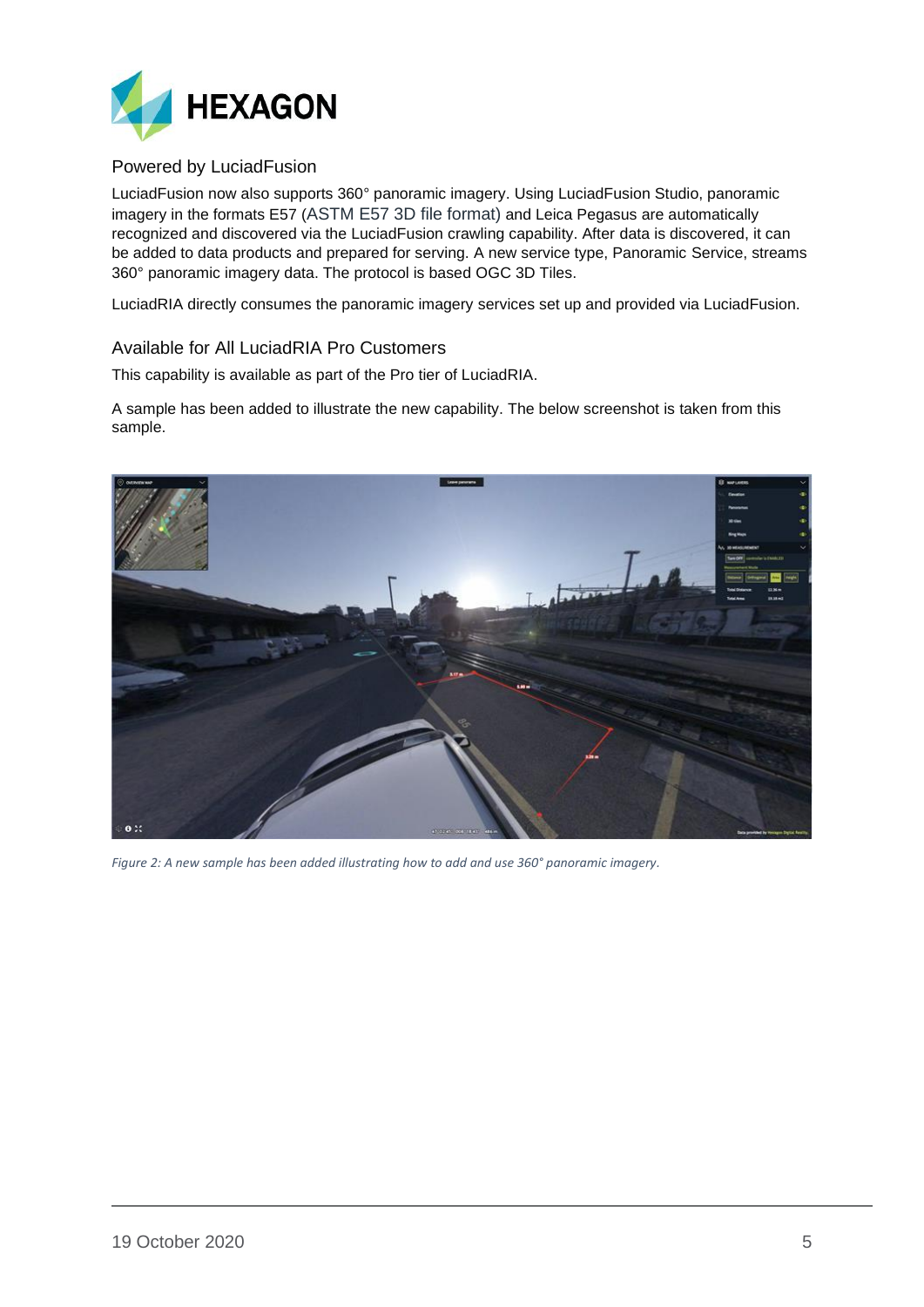



*Figure 3: Measuring off a 360° panoramic image dataset.*

## <span id="page-5-0"></span>Cover More Use Cases with Extra Styling Options and Expressions for 3D Meshes

#### <span id="page-5-1"></span>Mesh Transparency

3D meshes received as OGC 3D Tiles can now be rendered in a transparent way.

#### <span id="page-5-2"></span>Mesh Outline Styling

Outline styling for meshes serves as a highlighting style.

#### <span id="page-5-3"></span>Highlighting Hidden Parts of a Mesh

When selecting or re-locating a 3D mesh dataset, it is useful to see the part of the mesh that is hidden by other elements in the 3D view. The mesh hidden style setting visually indicates the parts of a mesh received as OGC 3D Tiles that are currently not visible because they are covered by other 3D elements in the view.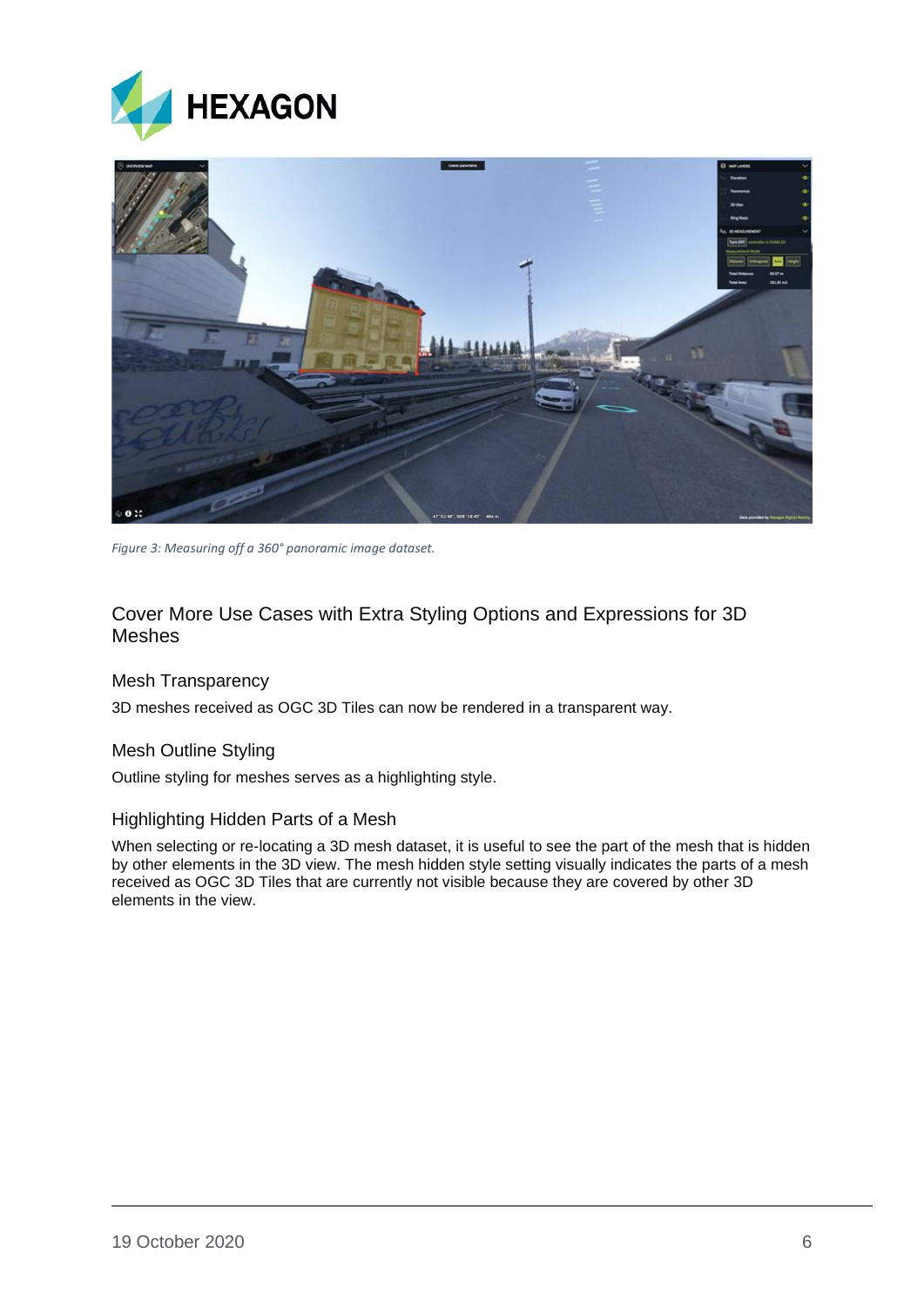



*Figure 4: Parts of the building hidden by terrain or other structures are shown as a visual aid for planning.*



*Figure 5: The outlines of 3D data elements are shown as a visual aid. Visible and hidden parts of a building are outlined differently.*

## <span id="page-6-0"></span>Terrain Flattening

When selecting or re-locating a 3D mesh dataset, you may want to "cut out" part of the terrain to fit it into the new dataset. When constructing a new house, there is a need for digging down a slope, for example. For this, a "terrain flattening" setting has been added to terrain layers. In case of interaction with 3D meshes, the terrain geometry will be lowered for an area covering the footprint of the 3D mesh dataset. This capability improves upon and provides an alternative for the automatic "terrain offset" capability of 3D mesh layers. The terrain flattening is the recommended solution; the terrain offset capability will be deprecated, allowing you to choose the new capability at a convenient moment in time.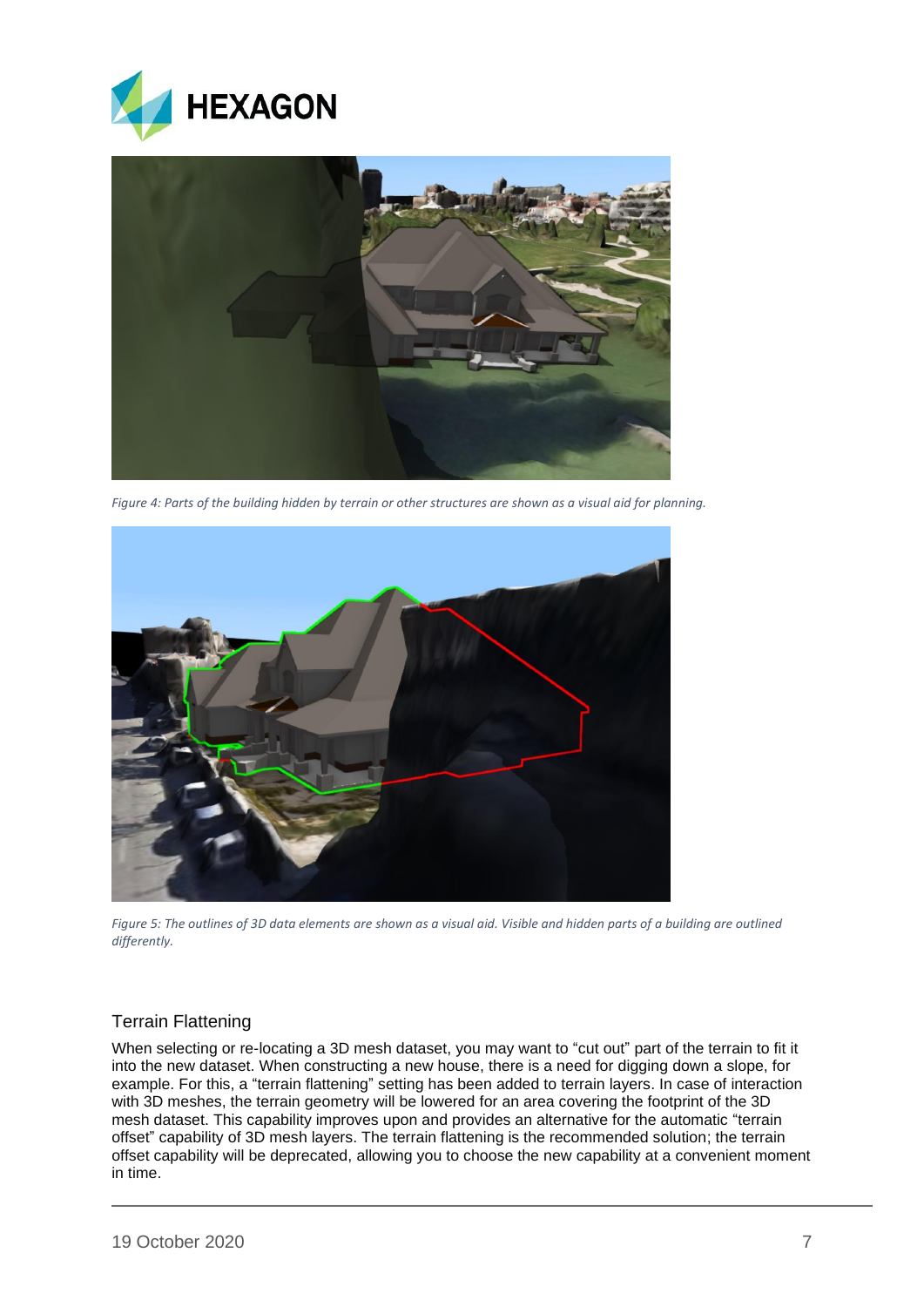



*Figure 6: When planning the construction of a new building, the terrain is visually flattened as needed to fit the building within the environment.*

## <span id="page-7-0"></span>Atmospheric Light Scattering

Add realism to your 3D scene by adding atmospheric light. Light scattering creates a realistic impression of the time of the day. This completes the set of LuciadRIA 3D Tiles shading and shadow effects that you can use to present your data at its best.

An illustration of this effect has been added to the OGC 3D Tiles sample.



*Figure 7: Apply atmospheric light scattering for added realism.*

## <span id="page-7-1"></span>New Supported KML Features

LuciadRIA 2020.1 comes with improved KML version 2.3 support. New features include:

- KML placemarks: Placemarks are exposed as regular LuciadRIA features (points, lines, or polygons) that expose properties as defined by the KML specification.
- KML geometries: all KML geometries are now supported, except for 3D models.
- KML network links: LuciadRIA now supports decoding and visualization of network links, including network links that can expire or must be refreshed periodically.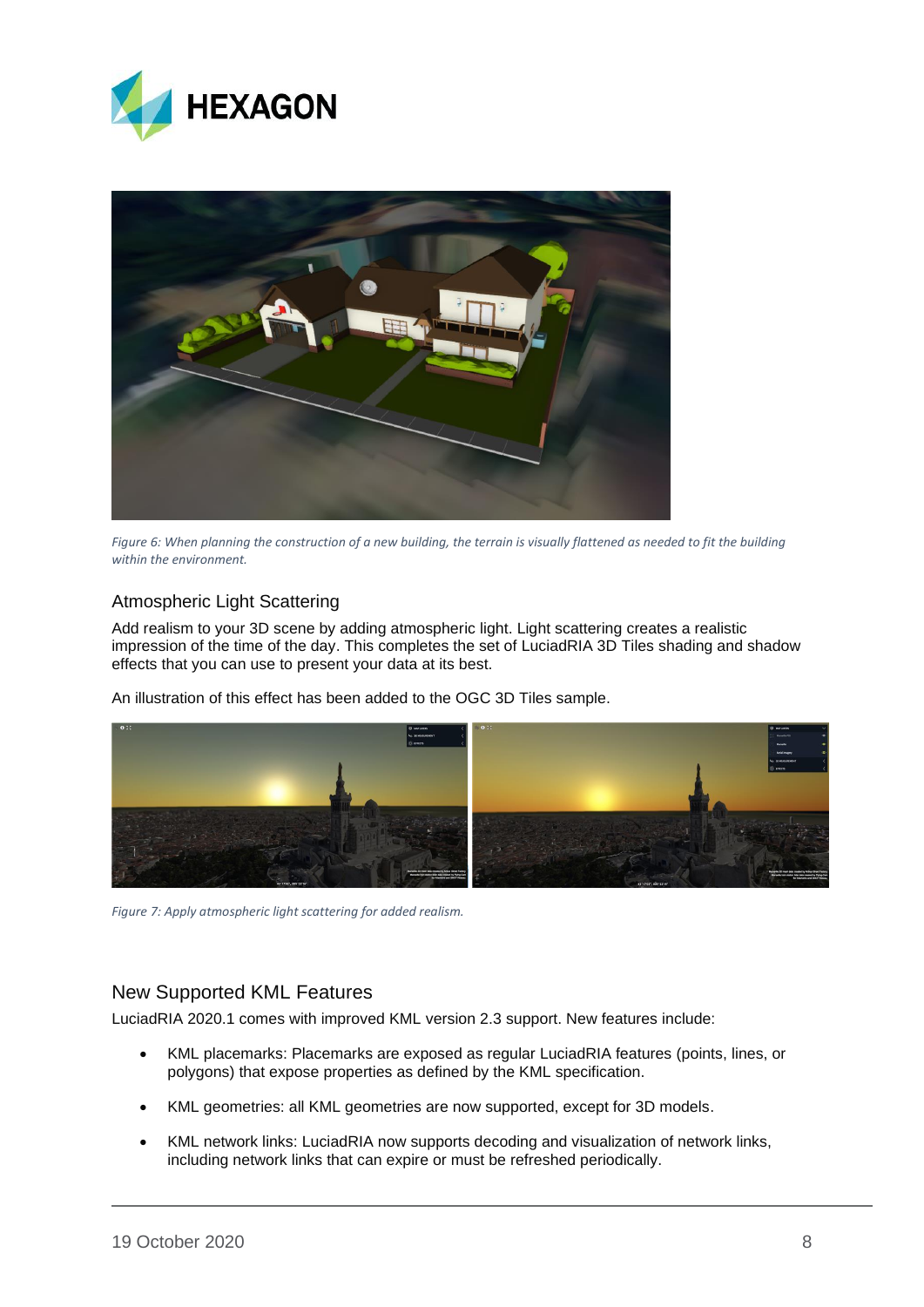

- KML ground overlays: these define images draped over the terrain.
- KML containers: containers add hierarchy to your KML document. LuciadRIA exposes document and folder structures in such a way that you can easily build a Feature Tree view of your data (See [Figure 8\)](#page-8-1).



<span id="page-8-1"></span>*Figure 8: Build a Feature Tree for your data based on the KML document and folder structures.*

The new capabilities enrich the existing KMLModel and KMLLayer classes of LuciadRIA and introduce a dedicated KMLCodec that can be used in combination with other Store Implementations.The final release of LuciadRIA 2020.1 will contain an extended sample illustrating these capabilities.

## <span id="page-8-0"></span>Military Grid Coordinate Conversion

In the military, coordinate systems other than longitude-latitude notations are used to define locations on earth. The Military Grid Reference System (MGRS) and Global Area Reference System (GARS) are used often.

MGRS is a NATO grid system, based on the UTM/UPS coordinate reference system. An example of an MGRS coordinate, or grid reference, would be 4QFJ12345678.

GARS was developed by the [National Geospatial-Intelligence Agency](https://en.wikipedia.org/wiki/National_Geospatial-Intelligence_Agency) (NGA) for use across the [United States Department of Defense.](https://en.wikipedia.org/wiki/United_States_Department_of_Defense) It is a coordinate system based on a longitude-latitude grid. An example of a GARS coordinate would be 006AG39.

The 2020.1 release of LuciadRIA completes coordinate handling, resulting in support for both parsing (reading) and formatting (writing) of coordinates in longitude-latitude, MGRS, and GARS systems, allowing conversions of coordinates between those systems.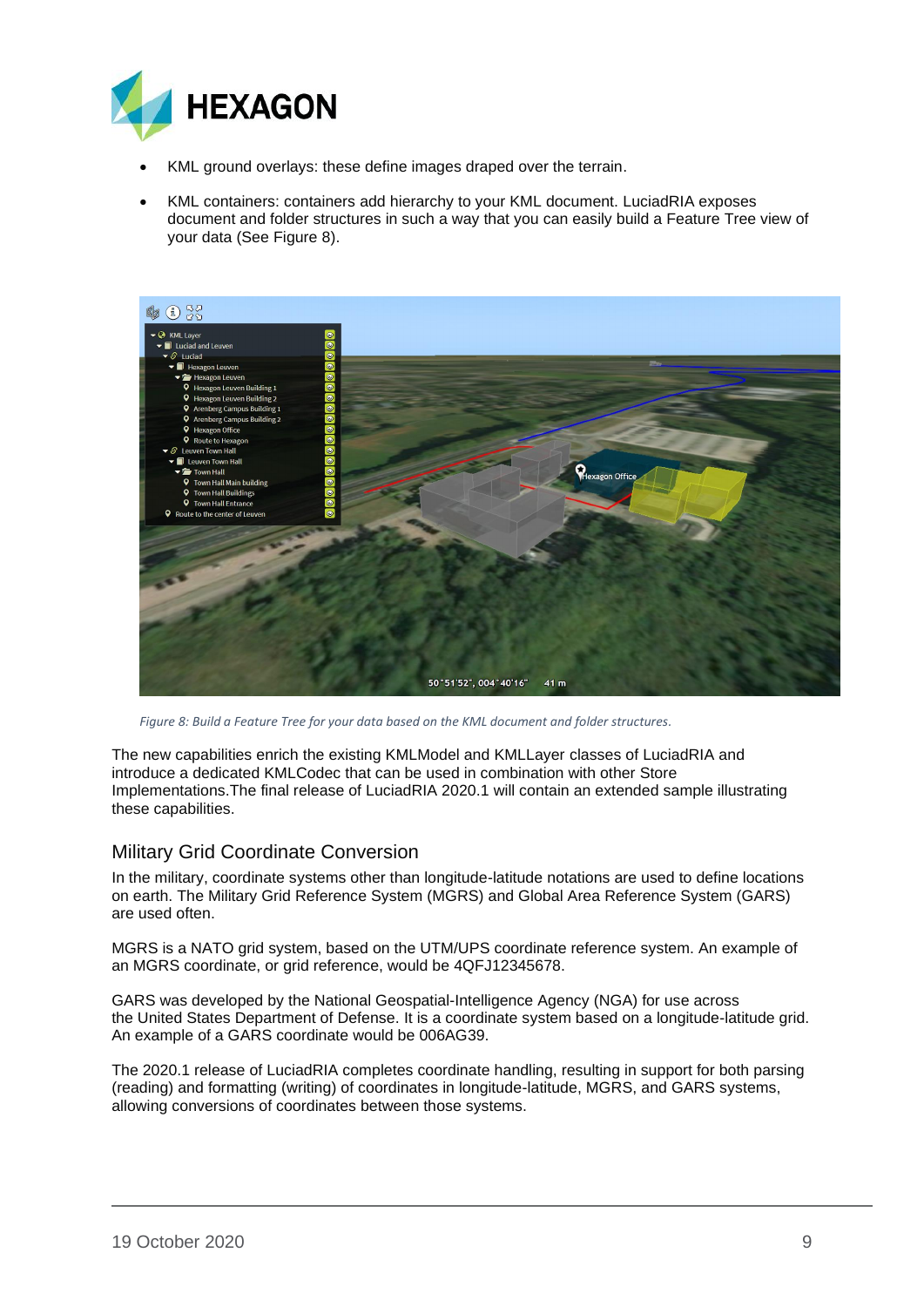

*Figure 9: An illustration of a MGRS grid displayed using LuciadLightspeed.*

## <span id="page-9-0"></span>Cartesian Reference for the WebGL View

The WebGL view now supports cartesian references, a feature previously exclusively available on the Canvas view. Cartesian references can be set to the WebGL view when visualizing any nongeoreferenced information like timeseries or other plots or non-georeferenced images. Annotations can be made to the view in this configuration. Note that that the WebGL view in combination with this reference benefits from all styling options, including GPU-powered expression based styling like density plots (See [Figure 10](#page-9-2) for an illustration).

Navigation also works as it would on a regular georeferenced map. You can pan, zoom, and rotate the map to see your image from different angles and zoom-levels.



The sample "Image Viewer" has been updated to support the WebGL view.

<span id="page-9-2"></span>*Figure 10: LuciadRIA now also offers a hardware-accelerated non-georeferenced view for plots and graphs.*

#### <span id="page-9-1"></span>Other Improvements

• Build targets compiled for performance.

The LuciadRIA libraries have changed. We now compile them for optimal performance. The benefit is a general performance increase in LuciadRIA (impact may vary depending on your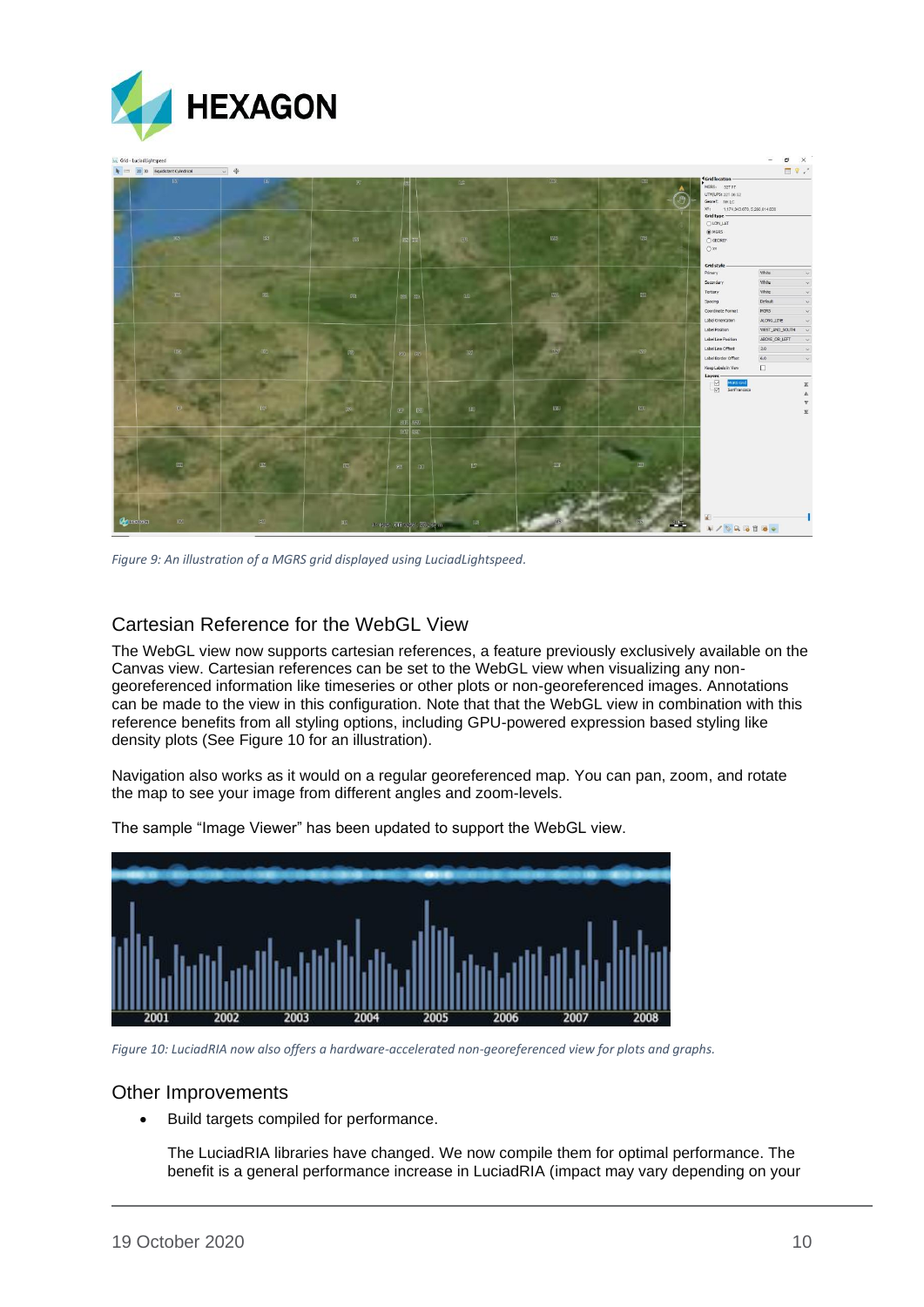

use case). Note that for deploying LuciadRIA on Internet Explorer, you may need additional integration work. Please contact our product support at [support.luciad.gsp@hexagon.com](mailto:support.luciad.gsp@hexagon.com) for more information.

• LuciadRIA 2020.1 supports 3D icons in GLTF 2.0 format.



*Figure 11: 3D icon support in LuciadRIA is illustrated in a dedicated sample.*

- The LuciadFusion and LuciadLightspeed 3D Tiles Processing Engine has been enhanced. For 3D building data encoded in OBJ (one OBJ file per building) and for data generated by IFCConvert, building IDs are automatically added to the resulting 3D tiles dataset and service. If you are using such processed tiles as a data source for your LuciadRIA application, you will notice that you have these IDs available for selection and use in expressions.
- Track display performance improvements.

Resulting from our continued focus on performance, the LuciadRIA core rendering capability has again been improved to offer faster track display. Depending on the specific scenario and setup, your track display may be up to 25% faster.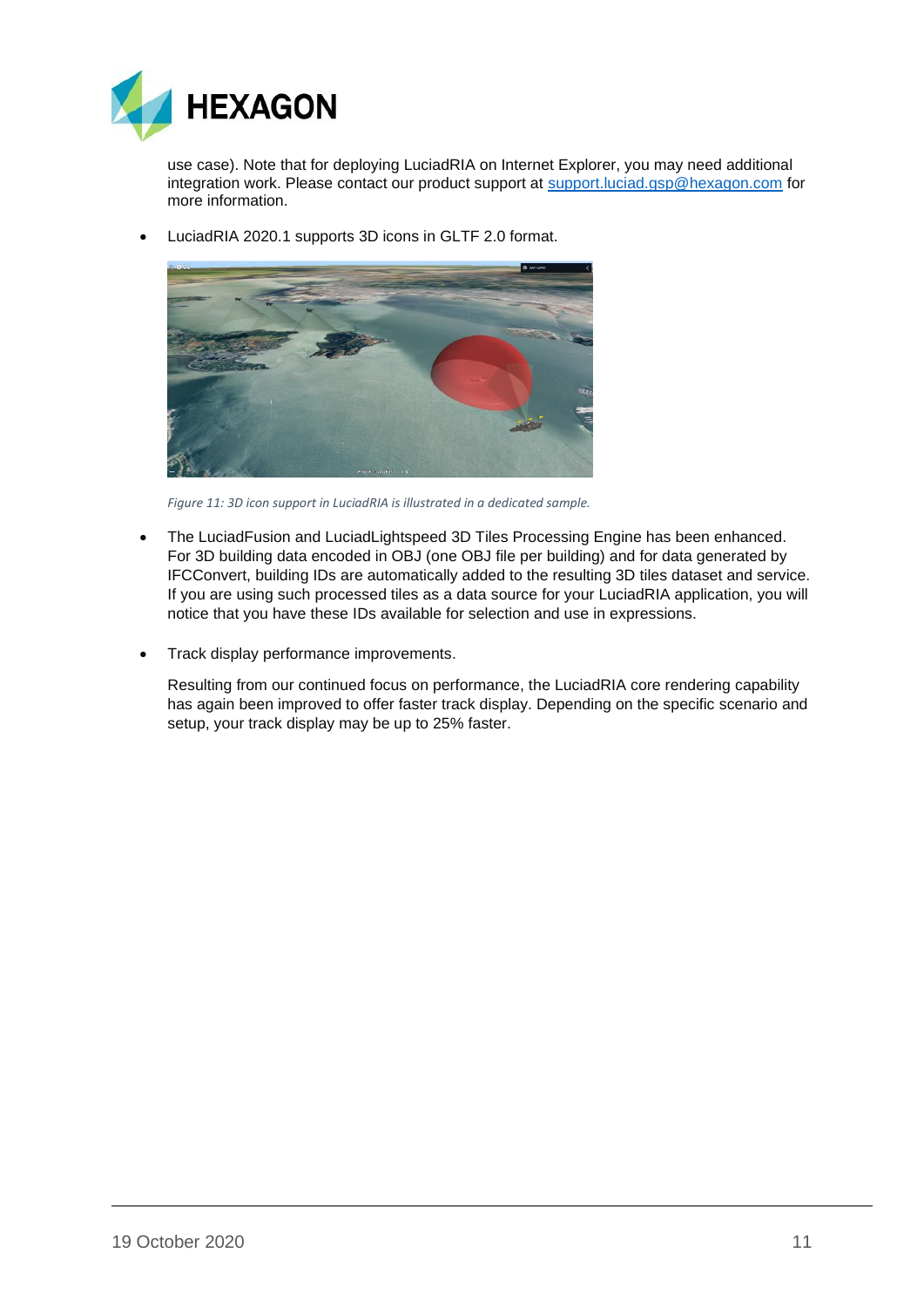

## <span id="page-11-0"></span>**About Hexagon**

Hexagon is a global leader in sensor, software, and autonomous solutions. We are putting data to work to boost efficiency, productivity, and quality across industrial, manufacturing, infrastructure, safety, and mobility applications.

Our technologies are shaping urban and production ecosystems to become increasingly connected and autonomous — ensuring a scalable, sustainable future.

Hexagon's Geospatial division creates solutions that deliver a 5D smart digital reality with insight into what was, what is, what could be, what should be, and ultimately, what will be.

Hexagon (Nasdaq Stockholm: HEXA B) has approximately 21,000 employees in 50 countries and net sales of approximately 4.4bn USD. Learn more at hexagon.com and follow us @HexagonAB.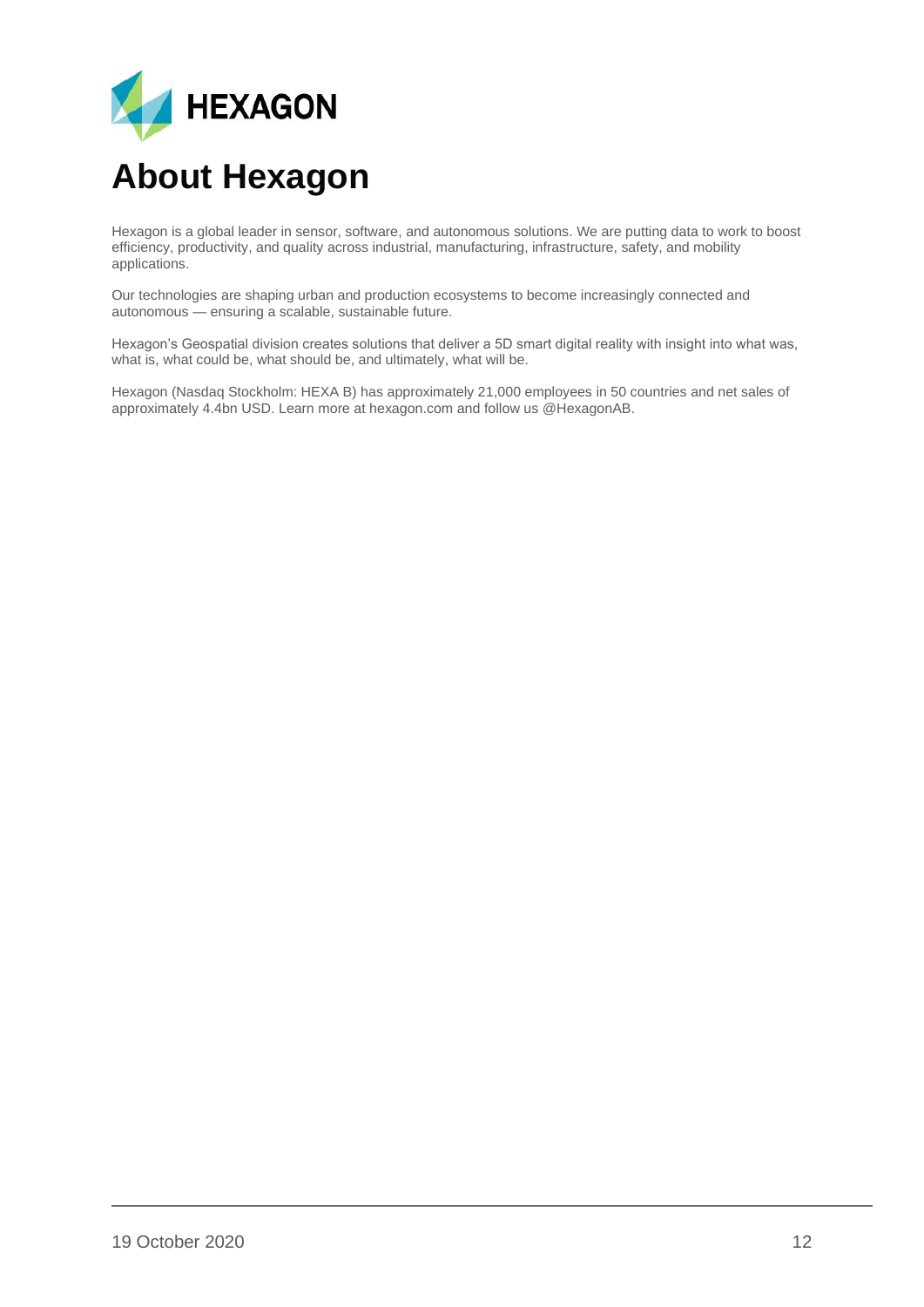

#### Copyright

© 2020 Hexagon AB and/or its subsidiaries and affiliates. All rights reserved. Hexagon has registered trademarks in many countries throughout the world. Visit the Trademarks Page http://www.hexagongeospatial.com/legal/trademarks for information about the countries in which the trademarks are registered. See Product Page and Acknowledgments for more information.

#### Product Documentation Terms of Use

PLEASE READ THESE TERMS CAREFULLY BEFORE USING HEXAGON GEOSPATIAL'S DOCUMENTATION ("DOCUMENT"). USE OF THIS DOCUMENT INDICATES ACCEPTANCE OF THIS AGREEMENT WITHOUT MODIFICATION. IF YOU DO NOT AGREE TO THE TERMS HEREOF ("TERMS"), DO NOT USE THIS DOCUMENT.

#### Use Of This Document

All materials in this Document are copyrighted and any unauthorized use may violate worldwide copyright, trademark, and other laws. Subject to the terms of this Agreement, Hexagon Geospatial (a Division of Intergraph Corporation) and Intergraph's subsidiaries ("Intergraph") hereby authorize you to reproduce this Document solely for your personal, non-commercial use. In consideration of this authorization, you agree to retain all copyright and other proprietary notices contained therein. You may not modify the Materials in any way or reproduce or publicly display, perform, or distribute or otherwise use them for any public or commercial purpose, except as specifically authorized in a separate agreement with Hexagon Geospatial.

The foregoing authorization specifically excludes content or material bearing a copyright notice or attribution of rights of a third party. Except as expressly provided above, nothing contained herein shall be construed as conferring by implication, estoppel or otherwise any license or right under any copyright, patent or trademark of Hexagon Geospatial or Intergraph or any third party.

If you breach any of these Terms, your authorization to use this Document automatically terminates. Upon termination, you will immediately destroy any downloaded or printed Materials in your possession or control.

#### Disclaimers

ALL MATERIALS SUPPLIED HEREUNDER ARE PROVIDED "AS IS", WITHOUT WARRANTY OF ANY KIND, EITHER EXPRESSED OR IMPLIED, INCLUDING, BUT NOT LIMITED TO, ANY IMPLIED WARRANTIES OF MERCHANTABILITY, FITNESS FOR A PARTICULAR PURPOSE, OR NON-INFRINGEMENT. Hexagon Geospatial does not warrant that the content of this Document will be error-free, that defects will be corrected, or that any Hexagon Geospatial Website or the services that make Materials available are free of viruses or other harmful components.

Hexagon Geospatial does not warrant the accuracy and completeness of this Document. Hexagon Geospatial may make changes to this Document at any time without notice.

#### Limitation Of Liability

IN NO EVENT SHALL HEXAGON GEOSPATIAL BE LIABLE FOR ANY DIRECT, INDIRECT, INCIDENTAL, SPECIAL OR CONSEQUENTIAL DAMAGES, OR DAMAGES FOR LOSS OF PROFITS, REVENUE, DATA OR USE, INCURRED BY YOU OR ANY THIRD PARTY, WHETHER IN AN ACTION IN CONTRACT OR TORT, ARISING FROM YOUR ACCESS TO, OR USE OF, THIS DOCUMENT.

#### Indemnification

You agree to defend, indemnify, and hold harmless Hexagon Geospatial, its officers, directors, employees, and agents from and against any and all claims, liabilities, damages, losses or expense, including reasonable attorneys' fees and costs, arising out of or in any way connected with your access to or use of this Document.

#### Use Of Software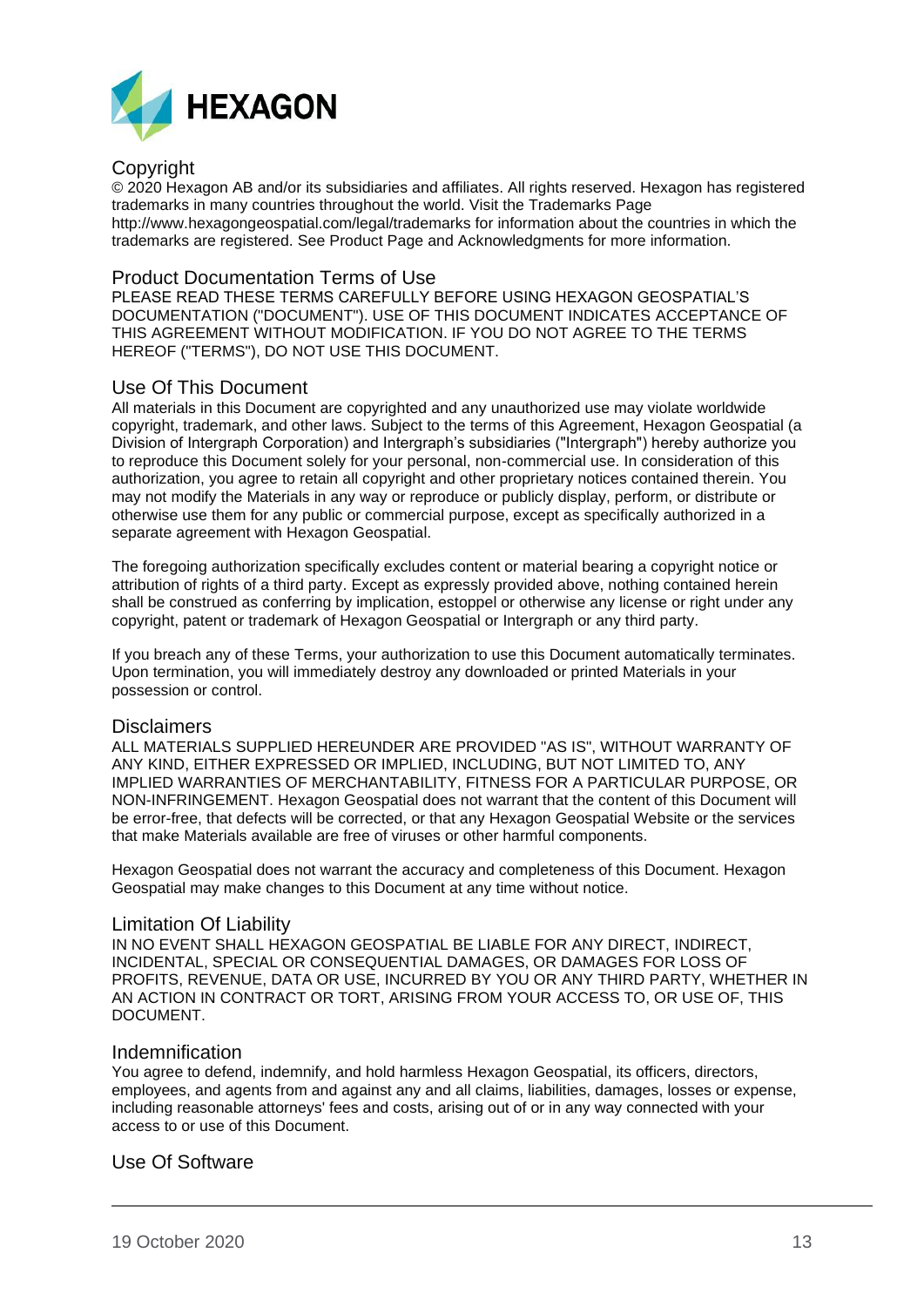

Use of software described in this Document is subject to the terms of the end user license agreement that accompanies the software, if any. You may not download or install any software that is accompanied by or includes an end user license agreement unless you have read and accepted the terms of such license agreement. Any such software is the copyrighted work of Hexagon Geospatial, Intergraph or its licensors. Portions of the user interface copyright 2012- Telerik AD.

#### Links To Third Party Websites

This Document may provide links to third party websites for your convenience and information. Third party websites will be governed by their own terms and conditions. Hexagon Geospatial does not endorse companies or products to which it links.

Third party websites are owned and operated by independent parties over which Hexagon Geospatial has no control. Hexagon Geospatial shall not have any liability resulting from your use of the third party website. Any link you make to or from the third party website will be at your own risk and any information you share with the third party website will be subject to the terms of the third party website, including those relating to confidentiality, data privacy, and security.

#### **Trademarks**

The trademarks, logos and service marks ("Marks") displayed in this Document are the property of Hexagon Geospatial, Intergraph or other third parties. Users are not permitted to use Marks without the prior written consent of Hexagon Geospatial, Intergraph or the third party that owns the Mark. "Intergraph" is a registered trademark of Intergraph Corporation in the United States and in other countries. Other brands and product names are trademarks of their respective owners.

Find additional trademark information http://www.hexagongeospatial.com/legal/trademarks.

#### Procedure For Making Claims Of Copyright Infringement

Notifications of claimed copyright infringement should be sent to Hexagon Geospatial by mail at the following address: Intergraph Corporation, Attn: Intergraph Legal Department, P.O. Box 240000, Huntsville, Alabama 35824.

#### US Government Restricted Right

Materials are provided with "RESTRICTED RIGHTS." Use, duplication, or disclosure of Materials by the U.S. Government is subject to restrictions as set forth in FAR 52.227-14 and DFARS 252.227- 7013 et seq. or successor provisions thereto. Use of Materials by the Government constitutes acknowledgment of Hexagon Geospatial or Intergraph's proprietary rights therein.

#### International Use

You may not use or export Materials in violation of U.S. export laws and regulations. Hexagon Geospatial makes no representation that Materials are appropriate or available for use in every country, and access to them from territories where their content is illegal is prohibited.

Hexagon Geospatial provides access to Hexagon Geospatial international data and, therefore, may contain references or cross references to Hexagon Geospatial products, programs and services that are not announced in your country. These references do not imply that Hexagon Geospatial intends to announce such products, programs or services in your country.

The Materials are subject to U.S. export control and economic sanctions laws and regulations and you agree to comply strictly with all such laws and regulations. In addition, you represent and warrant that you are not a national of, or otherwise located within, a country subject to U.S. economic sanctions (including without limitation Iran, Syria, Sudan, Cuba, and North Korea) and that you are not otherwise prohibited from receiving or accessing the Materials under U.S. export control and economic sanctions laws and regulations. Hexagon Geospatial makes no representation that the Materials are appropriate or available for use in every country, and access to them from territories where their content is illegal is prohibited. All rights to use the Materials are granted on condition that such rights are forfeited if you fail to comply with the terms of this agreement.